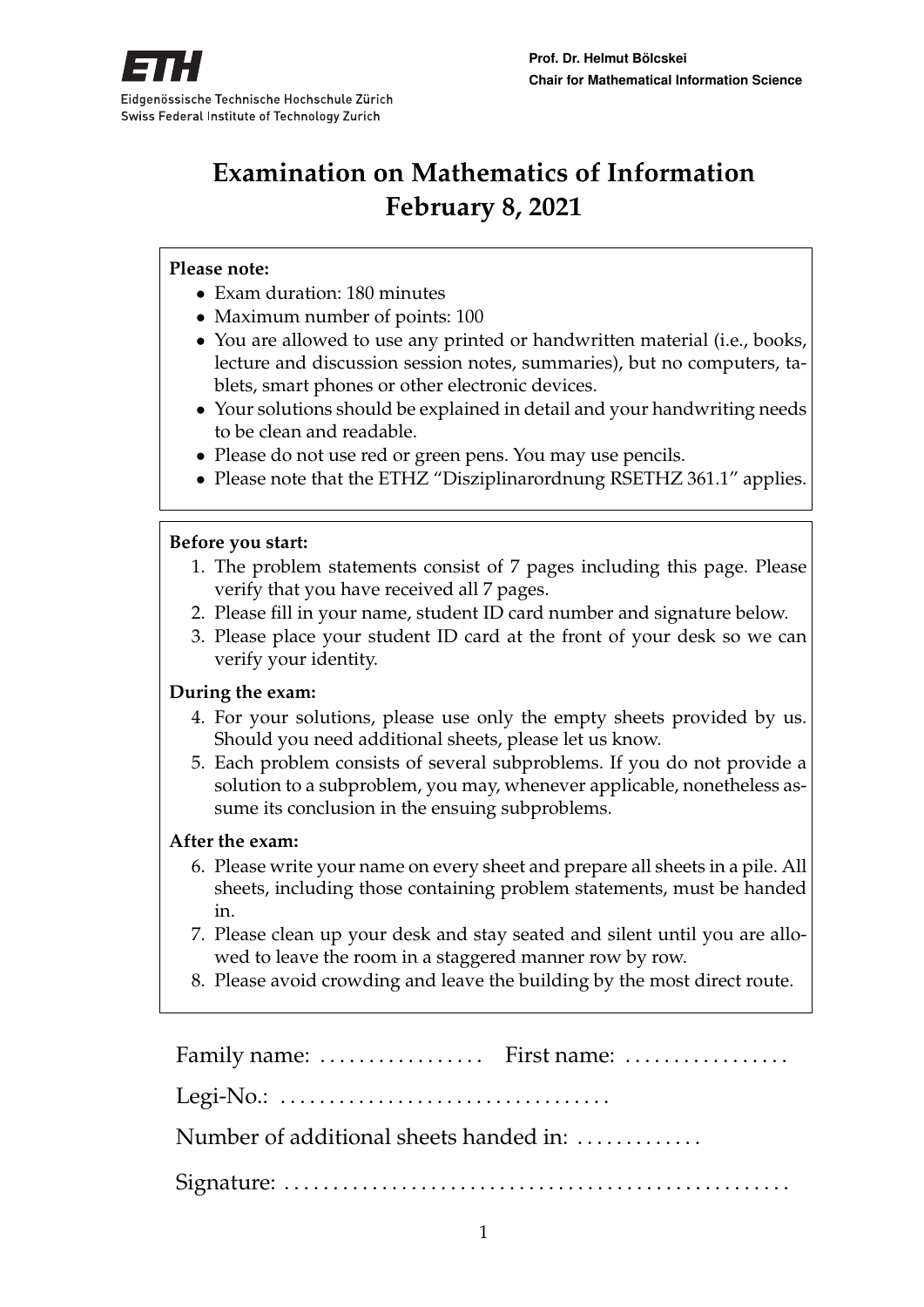### **Problem 1 (25 points)**

In this problem, we define the *(s,t)-restricted orthogonality constant*  $\theta_{s,t} = \theta_{s,t}(A)$  of a matrix  $A \in \mathbb{C}^{m \times N}$  as the smallest  $\theta \geq 0$  such that

$$
|\langle Au, Av \rangle| \le \theta ||u||_2 ||v||_2
$$

for all disjointly supported *s*-sparse and *t*-sparse vectors  $u \in \mathbb{C}^N$  and  $v \in \mathbb{C}^N$ , respectively. Here  $\langle \cdot, \cdot \rangle$  denotes the standard inner product on  $\mathbb{C}^N$  and  $m, N \in \mathbb{N}$ .

Moreover, for a vector  $u \in \mathbb{C}^N$ , a matrix  $B \in \mathbb{C}^{m \times N}$ , and a set  $S \subset \{1, \ldots, N\}$ , we define  $u_S \in \mathbb{C}^{|S|}$  to be the vector obtained from u by keeping only the entries indexed by  $S$ , and similarly, we define  $B_S \in \mathbb{C}^{m \times |S|}$  to be the matrix obtained from  $B$  by keeping only the columns indexed by S.

(a) (12 points) Show that

$$
\theta_{s,t} = \max\left\{||A_T^H A_S||_2, S, T \subset \{1, ..., N\}, S \cap T = \emptyset, |S| \le s, |T| \le t\right\},\
$$

where  $\|\cdot\|_2$  denotes the matrix operator norm with respect to the  $\ell^2$ -norm on  $\mathbb{C}^{|S|}$ , i.e.,

$$
||A_T^H A_S||_2 := \max_{\substack{u \in \mathbb{C}^{|S|} \\ ||u||_2 \le 1}} ||(A_T^H A_S)u||_2.
$$

(b) (6 points) Recall that the s-restricted isometry constant  $\delta_s = \delta_s(A)$  of a matrix  $A \in \mathbb{C}^{m \times N}$  is defined as the smallest  $\delta \geq 0$  such that

$$
(1 - \delta) \|u\|_2^2 \le \|Au\|_2^2 \le (1 + \delta) \|u\|_2^2
$$

for all *s*-sparse vectors  $u \in \mathbb{C}^N$ . Moreover, recall the following result:

**Lemma.** *The restricted isometry constant*  $\delta_s$  *of*  $A$  *can equivalently be expressed as* 

$$
\delta_s = \max_{S \subset \{1, \dots, N\}, |S| \le s} \|A_S^H A_S - I_{|S|}\|_2,
$$

where  $I_{|S|}$  is the  $|S| \times |S|$  identity matrix.

Using this lemma, prove the following relation between the restricted isometry constant and the restricted orthogonality constant

$$
\theta_{s,t} \le \delta_{s+t}.
$$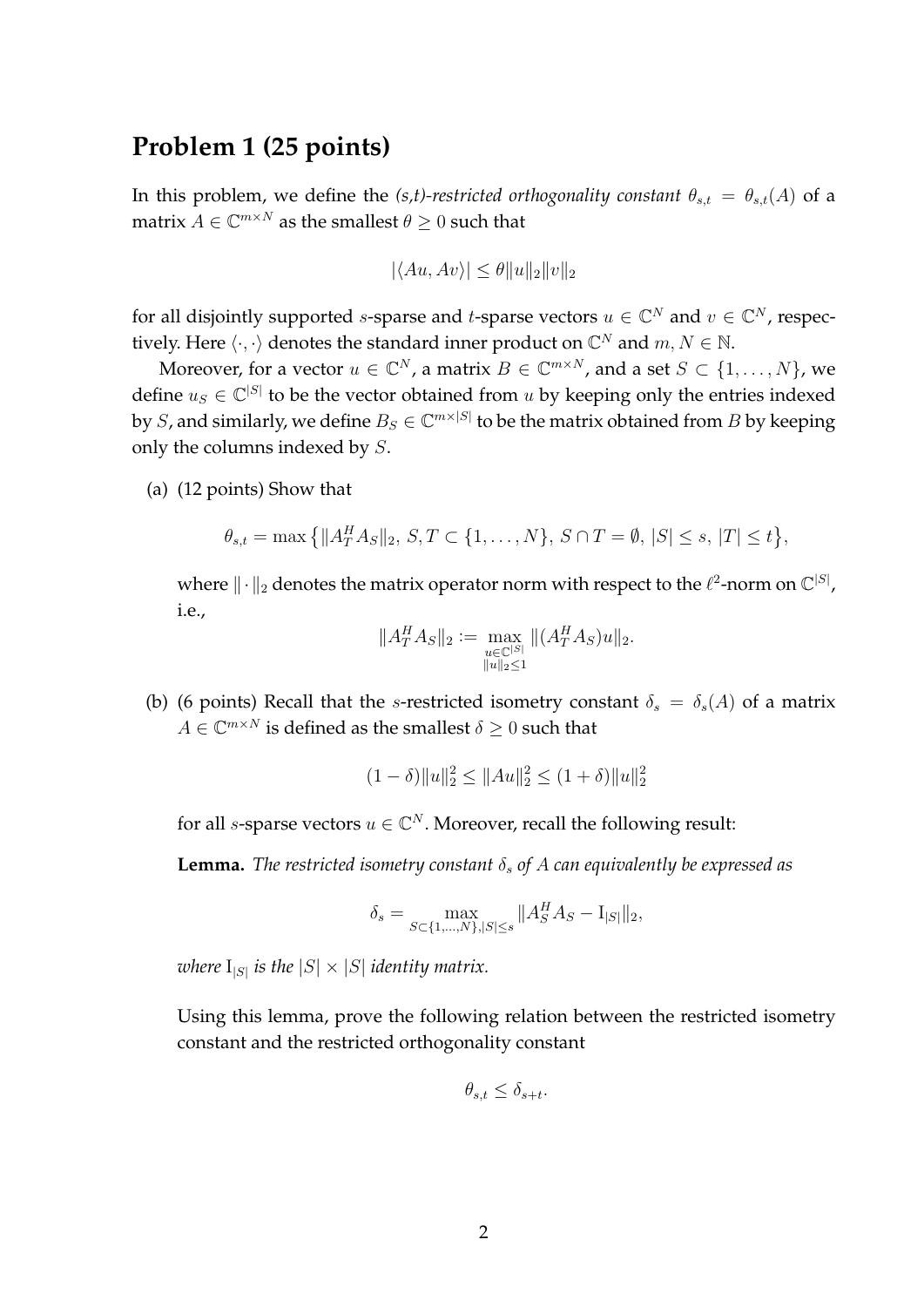(c) (7 points) In this subproblem, we want to show that

$$
\theta_{t,r} \le \sqrt{\frac{t}{s}} \,\theta_{s,r},
$$

where  $r, s, t \geq 1$  are such that  $t \geq s$ . To this end, let  $u \in \mathbb{C}^N$  be *t*-sparse,  $v \in \mathbb{C}^N$ *r*-sparse and *u* and *v* are disjointly supported. Furthermore, let  $T = \{j_1, j_2, \ldots, j_t\}$ denote the support set of u and consider the t subsets  $S_1, S_2, \ldots, S_t \subset T$  of cardinality s defined by

$$
S_i = \{j_i, j_{i+1}, \dots, j_{i+s-1}\}, \text{ for all } i \in \{1, 2, \dots, t\},
$$

where the indices are understood to be modulo  $t$ .

(i) (2 points) Show that

$$
u = \frac{1}{s} \sum_{i=1}^{t} u_{S_i}
$$
 and  $||u||_2^2 = \frac{1}{s} \sum_{i=1}^{t} ||u_{S_i}||_2^2$ .

(ii)  $(5 \text{ points})$  Use  $(c)(i)$  to establish that

$$
|\langle Au, Av \rangle| \le \sqrt{\frac{t}{s}} \theta_{s,r} ||u||_2 ||v||_2.
$$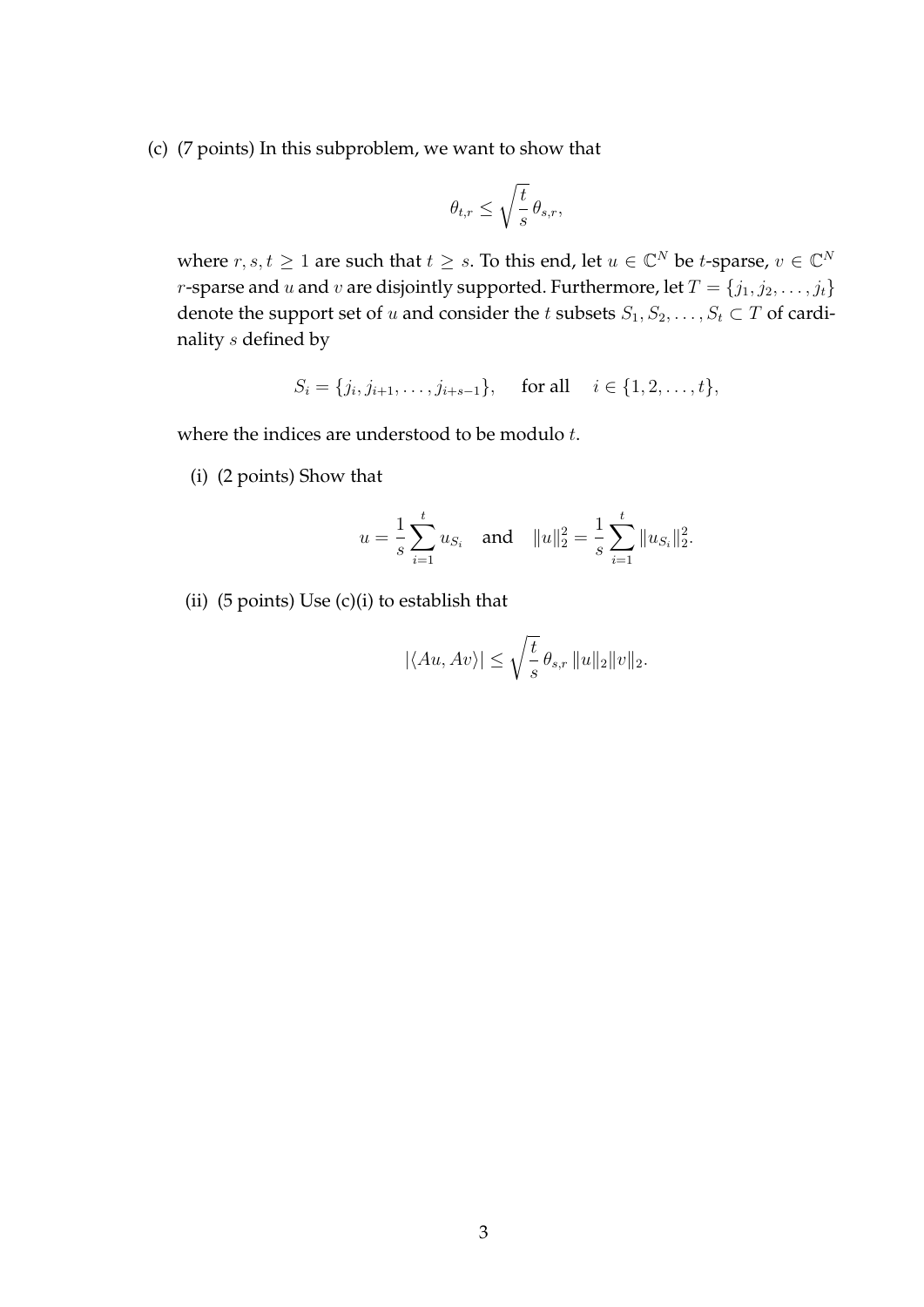### **Problem 2 (25 points)**

In this problem, for a finite set A, we denote by  $card(A) \in \mathbb{N}_0$  the cardinality of A. One way to define *compressibility* of a vector  $x \in \mathbb{C}^N$  is to say that x is *compressible* if the number

$$
card (\{j \in \{1, \ldots, N\} \colon |x_j| \ge t\})
$$

of its significant components is small. This leads to the idea of quantifying compressibility through the following quasinorm on  $\mathbb{C}^N$ 

$$
||x||_{2,\infty} = \inf \left\{ M \ge 0: \text{ card } (\{j \in \{1, ..., N\} : |x_j| \ge t\}) \le \frac{M^2}{t^2}, \text{ for all } t > 0 \right\}.
$$

In this problem, we will verify that  $||x||_{2,\infty}$ , indeed, constitutes a quasinorm, i.e., it satisfies the norm axioms, except for the triangle inequality which is replaced by

$$
||x + y||_{2,\infty} \le K(||x||_{2,\infty} + ||y||_{2,\infty})
$$
\n(1)

for some  $K > 0$ . We will also compare the properties of  $||x||_{2,\infty}$  with those of the usual  $\ell_2$ -norm.

- (a) (7 points) Show that for every  $x \in \mathbb{C}^N$  and  $\lambda \in \mathbb{C}$ ,
	- (i) (4 points)  $||x||_{2,\infty} = 0 \implies x = 0$ ,
	- (ii) (3 points)  $\|\lambda x\|_{2,\infty} = |\lambda| \|x\|_{2,\infty}$ .
- (b) (8 points) Next, we show that the quasinorm  $||x||_{2,\infty}$  does not satisfy the triangle inequality. To this end, let us fix  $x = (1, 2^{-1/2})$  and  $y = (2^{-1/2}, 1)$ .
	- (i) (4 points) Calculate  $||x||_{2,\infty}$  and  $||y||_{2,\infty}$ .
	- (ii) (4 points) Calculate  $||x + y||_{2,\infty}$  and use (b)(i) to conclude that in fact

$$
||x + y||_{2,\infty} > ||x||_{2,\infty} + ||y||_{2,\infty}.
$$

*Hint: Use (a)(ii) to simplify your calculations.*

- (c) (8 points) Next, we establish (1) by proving a more general result. To this end, let us fix  $x^1 = (x_1^1, \ldots, x_N^1), x^2 = (x_1^2, \ldots, x_N^2), \ldots, x^k = (x_1^k, \ldots, x_N^k) \in \mathbb{C}^N$  and  $t > 0$ .
	- (i) (2 points) Show that

$$
\{j \in \{1, ..., N\} \colon |x_j^1 + \dots + x_j^k| \ge t\} \subset \bigcup_{i \in \{1, ..., k\}} \{j \in \{1, ..., N\} \colon |x_j^i| \ge t/k\}.
$$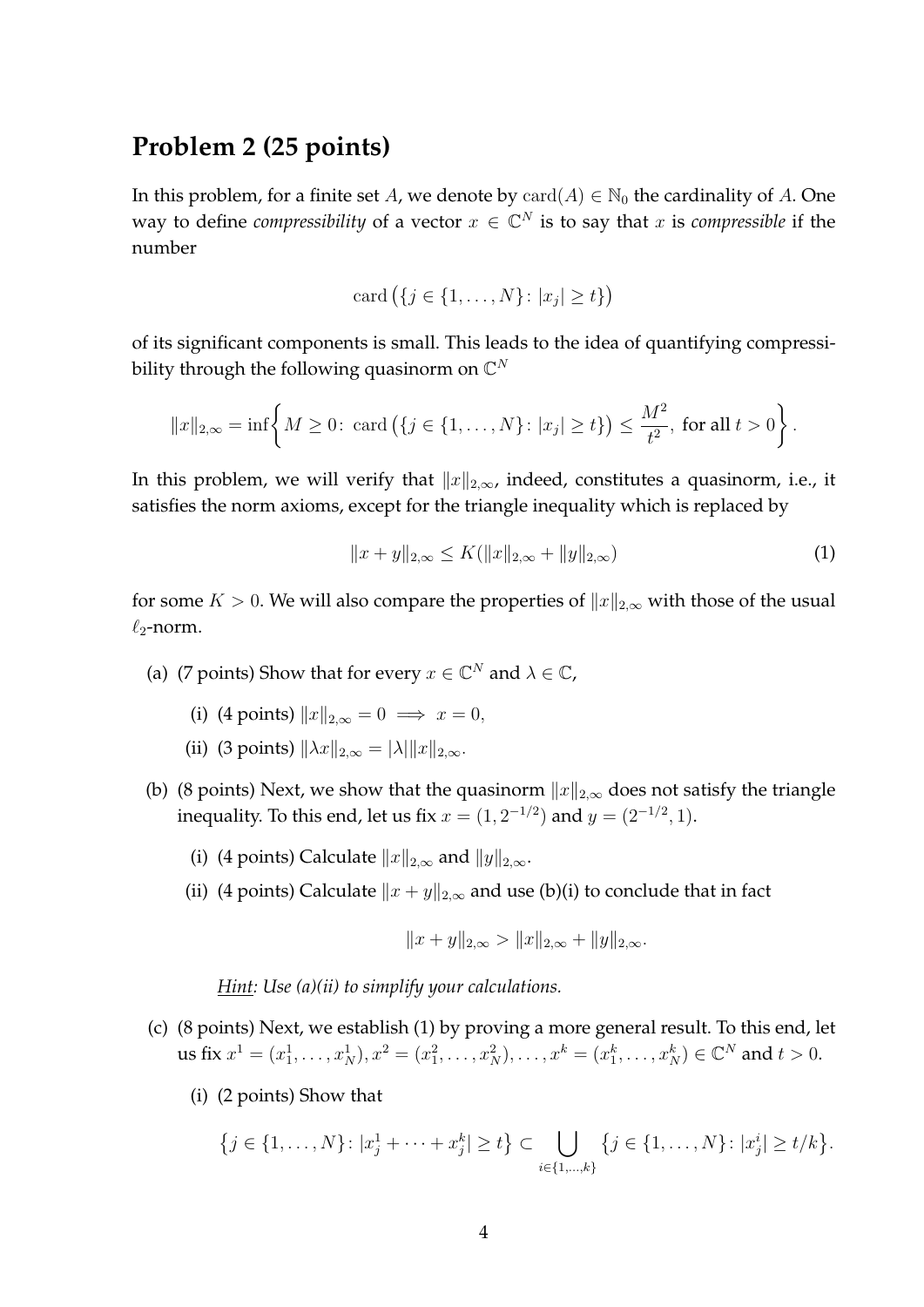(ii)  $(3 \text{ points})$  Use  $(c)(i)$  to prove that

$$
||x^1 + \cdots + x^k||_{2,\infty} \le k (||x^1||_{2,\infty}^2 + \cdots + ||x^k||_{2,\infty}^2)^{1/2},
$$

where  $\|x^i\|_{2,\infty}^2$  stands for  $(\|x^i\|_{2,\infty})^2.$ 

(iii) (3 points) Now employ (c)(ii) to show that

$$
||x^1 + \cdots + x^k||_{2,\infty} \le k(||x^1||_{2,\infty} + \cdots + ||x^k||_{2,\infty}).
$$

(d) (2 points) Next, we compare the quasinorm  $||x||_{2,\infty}$  with the usual  $\ell_2$ -norm. To this end, let us fix  $x = (x_1, \ldots, x_N) \in \mathbb{C}^N$  and assume that

$$
||x||_{2,\infty} = \max_{k \in \{1,\dots,N\}} k^{1/2} x_k^*,
$$
 (2)

where  $x^* \in \mathbb{R}_+^N$  denotes the nonincreasing rearrangement of  $(|x_1|, \ldots, |x_N|) \in \mathbb{R}_+^N$ . Use (2) to prove that

$$
||x||_{2,\infty} \le ||x||_2.
$$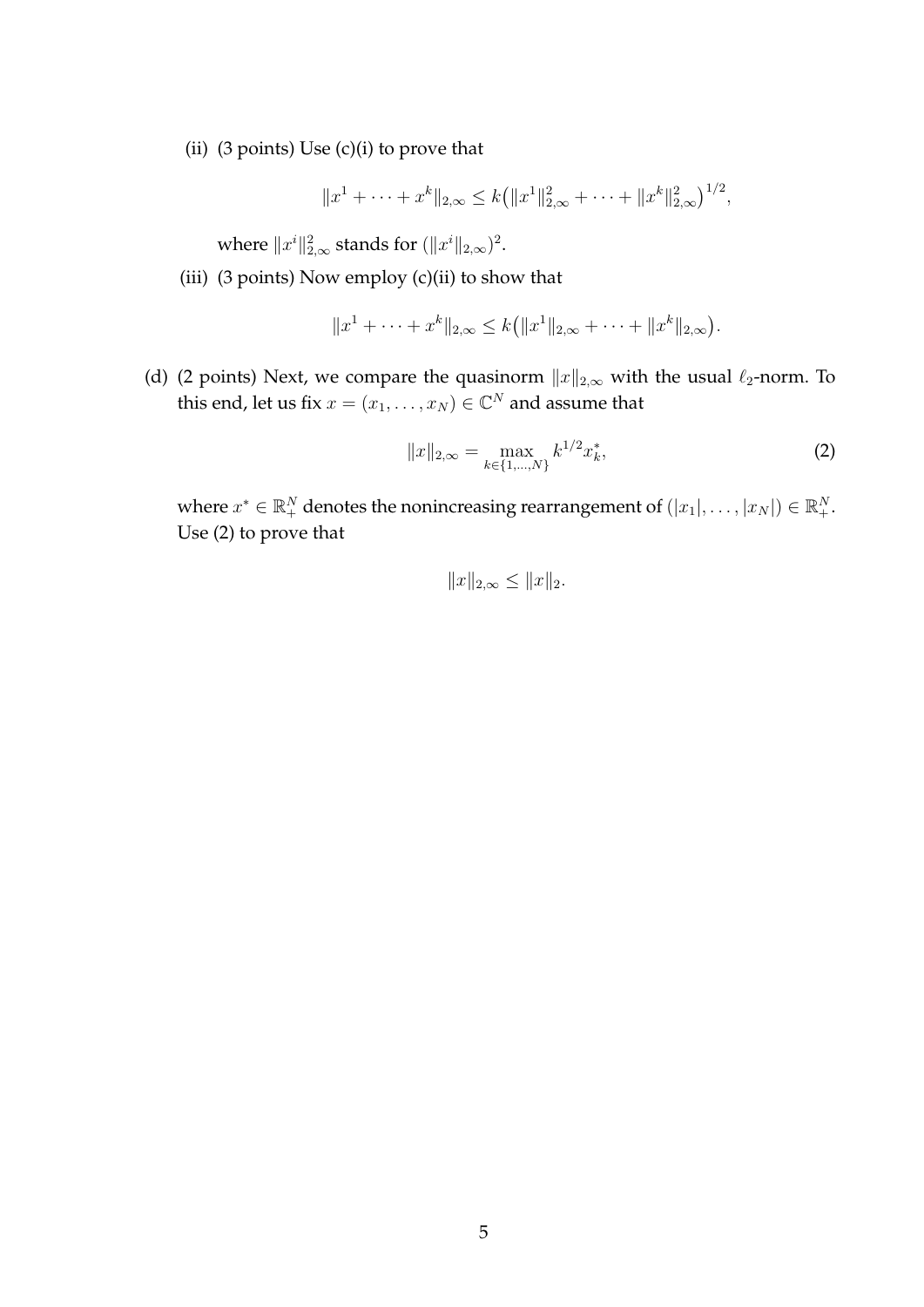### **Problem 3 (25 points)**

Fix a real number  $0 < \varepsilon < 1$  and an integer  $d > 1$ , and define  $n := |d\varepsilon/2|$  to be the largest integer smaller than  $d\varepsilon/2$ . The present problem proves the following upper bound

$$
\frac{\log M(\varepsilon; \mathbb{H}^d, d_H)}{d} \le D\big((n/d) \|(1/2)\big) + \frac{\log(d+1)}{d} \tag{3}
$$

on the  $\varepsilon$ -packing number  $M(\varepsilon;{\mathbb H}^d,d_H)$  of the binary hypercube  ${\mathbb H}^d=\{0,1\}^d$  equipped with the normalized Hamming distance  $d_H(\theta, \theta') = \frac{1}{d} \sum_{j=1}^d \mathbb{I}[\theta_j \neq \theta'_j]$  and where we define  $D(\alpha \| (1/2)) \coloneqq \alpha \log \left( \frac{\alpha}{1/\alpha} \right)$  $\frac{\alpha}{1/2}$  +  $(1-\alpha)\log\left(\frac{1-\alpha}{1/2}\right)$  $\frac{1-\alpha}{1/2}\big)$ , for all  $0<\alpha< 1/2.$ 

(a) (11 points) Let  $\{\theta^1,\ldots,\theta^M\}$  be an  $\varepsilon$ -packing of  $\mathbb{H}^d$ , with  $M = M(\varepsilon; \mathbb{H}^d, d_H)$ . We define the sets  $\mathbb{H}_i$ , for all  $i = 1, 2, ..., M$ , as

$$
\mathbb{H}_i \coloneqq \{ \theta \in \mathbb{H}^d \mid d_H(\theta, \theta^i) \le \varepsilon/2 \}.
$$

- (i) (3 points) Prove that the sets  $\{\mathbb{H}_i\}_{i=1}^M$  are disjoint.
- (ii) (3 points) Prove that, for all  $1 \le i \le M$ , the set  $\mathbb{H}_i$  has cardinality

$$
|\mathbb{H}_i| = \sum_{k=0}^n \binom{d}{k}.
$$

(iii) (5 points) Using the results of (a)(i) and (a)(ii), prove that

$$
\log M(\varepsilon; \mathbb{H}^d, d_H) \le d \log 2 - \log {d \choose n}.
$$
 (4)

<u>Hint</u>: First establish the upper bound  $M(\varepsilon;{\mathbb H}^d,d_H)\sum_{k=0}^d {d\choose n}$  $\binom{d}{n} \leq |\mathbb{H}^d|.$ 

(b) (10 points) Let Y be a binomial random variable with parameters  $(d, n/d)$ , i.e.,

$$
\mathbb{P}[Y=\ell] = \binom{d}{\ell} (n/d)^{\ell} (1-n/d)^{d-\ell}, \quad \text{for } 0 \le \ell \le d.
$$

- (i) (4 points) Prove that  $\mathbb{P}[Y = \ell] \leq \mathbb{P}[Y = n]$ , for  $0 \leq \ell \leq d$ .  $\underline{Hint}$ : Study the ratio  $\frac{\mathbb{P}[Y = \ell]}{\mathbb{P}[Y = \ell - 1]}$  for  $\ell \leq n$  and for  $\ell > n$ .
- (ii) (6 points) Prove that

$$
\log \binom{d}{n} \ge d\phi(n/d) - \log(d+1),\tag{5}
$$

where  $\phi(t) = -t \log t - (1 - t) \log(1 - t)$ . <u>Hint</u>: Use subproblem (b)(i) to find an upper bound on  $\sum_{\ell=0}^d \mathbb{P}[Y=\ell].$ 

(c) (4 points) Combining inequalities (4) and (5), prove the upper bound (3).